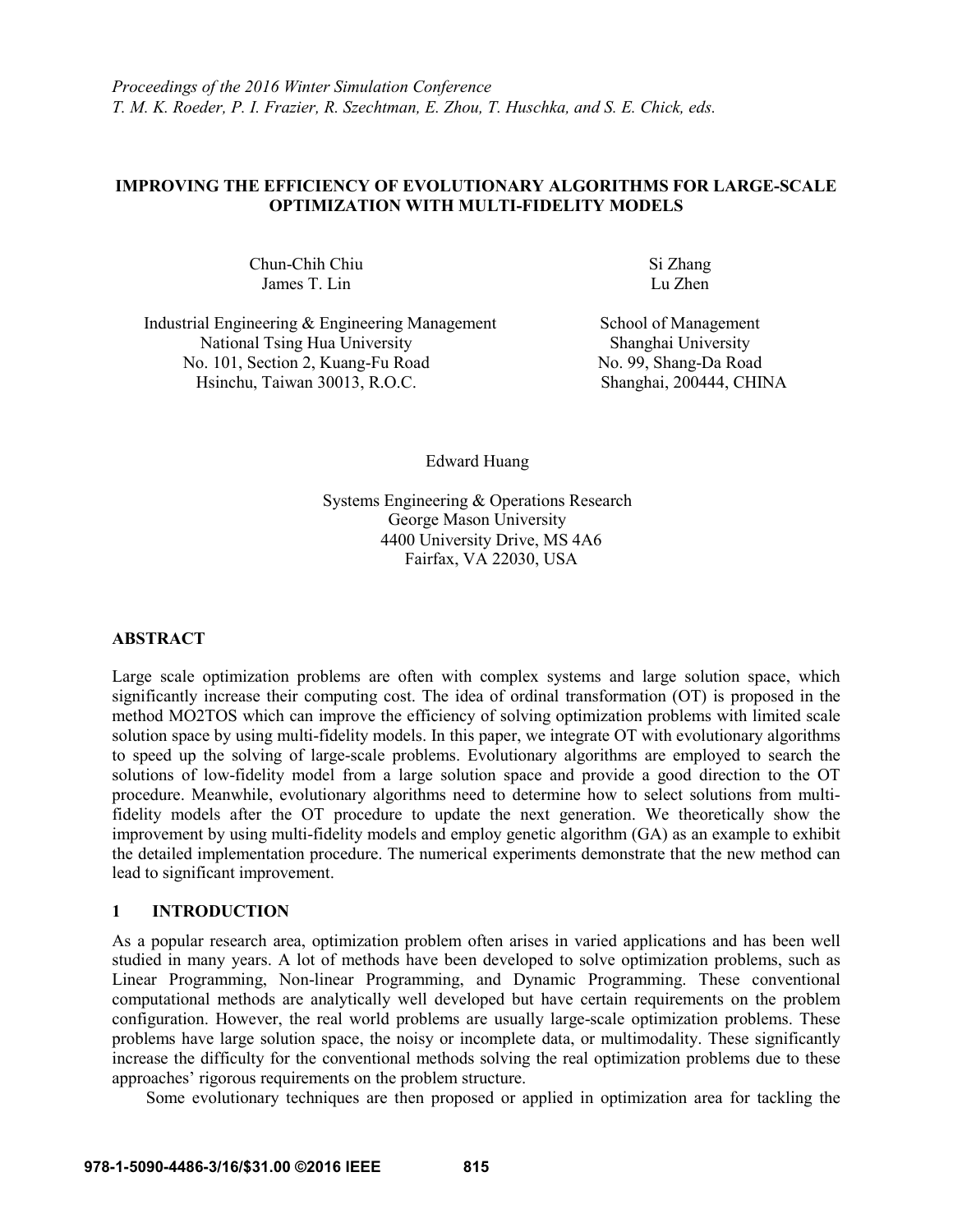large scale problems with complex configuration because of their few or no assumptions about the optimization problem, such as Genetic Algorithms (GAs) (Holland 1975), Cross-Entropy Method (CE) (Rubinstein 1999), Particle Swarm Optimization (PSO) (Kennedy and Eberhart 1995, Bratton and Kennedy 2007), and so on. Although the evolutionary algorithms provide useful tools for large-scale optimization problems, the computational efficiency is still one challenge point. One reason is the large and nonlinear solution spaces of large-scale optimization problems. The other reason is the high computing cost to evaluate the solutions due to the very complex systems.

One way to tackle the computational efficiency issue of large-scale problems is the multiple-fidelity optimization. For the same system, it is often possible to build multiple evaluating models with different fidelity levels. High-fidelity models have high accuracy on predicting the performance of a solution but they may take a long time to run, which leads to the high computing cost. Low-fidelity models usually have biased estimation of the objective value of solutions but their computational cost is very low and can provide certain useful information to help us find the true best solution(s).

There are some literatures related to multi-fidelity optimization for complex systems optimization problems. Huang et al. (2006) proposed a Multi-Fidelity Sequential Kriging Optimization (MFSKO) procedure and use the expected improvement (EI) as a measurement to determine the next solution to evaluate and the level of fidelity for that solution. Moore (2012) used the value of information (VOI) instead of EI as the maximized objective to determine the next solution and the fidelity of model to evaluate. Both of these two methods use Kriging to predict the bias of the low-fidelity model. However, kriging may require a large number of design points to perform well when the response surface is highly nonlinear and multi-modal, and/or the dimension of the solution space is high. Xu et al. (2014, 2016) and Huang et al. (2015) then proposed a novel ordinal transformation (OT) framework, named as MO<sup>2</sup>TOS to effectively use the information of multi-fidelity models to solve deterministic optimization problems with a finite number of solutions.

In this paper, we integrate the idea of OT with evolutionary algorithms (GA) to improve their efficiency for large-scale deterministic optimization problems with multi-fidelity models. Because the low-fidelity model has low computing cost, much more solutions in the low-fidelity model can be generated and evaluated at each iteration of evolutionary algorithms. OT helps find good solutions to be evaluated by high-fidelity model and improve the search direction of evolutionary algorithms. Therefore, by applying OT with multi-fidelity models, the evolutionary algorithms can increase its capability in exploration and exploitation.

The rest of the paper is organized as follows. In Section 2, we propose a way to use low-fidelity models for evolutionary algorithms and theoretically analyze the benefits of using low-fidelity models. Section 3 provides an algorithm integrating with GA. The numerical results are shown in Section 4. Section 5 concludes the whole paper.

# **2 GENERAL GUIDELINES MULTIPLE FIDELITY MODELS IN RANDOM SAMPLING OPTIMIZATION ALGORITHMS**

# **2.1 Language Introduction of Ordinal Transformation**

The Ordinal Transformation is the main part of MO<sup>2</sup>TOS. Firstly, all solutions are evaluated by the lowfidelity model. The Ordinal Transformation (OT) methodology then transforms the original solution space into a one-dimensional ordinal space based on the ranking of solutions using the low-fidelity model. Compared to the original solution space, which can be highly nonlinear, multi-modal, high-dimensional, and include a mix of discrete and categorical decision variables, the ordinal space is one-dimensional and often owns good structure.

Xu et al. (2014, 2016) apply OT to a machine allocation problem in a flexible manufacturing system with an objective to maximize system resilience as measured by steady-state cycle time (smaller is better) under demand disruptions and machine failures. There are 37 machines and 5 workstations. The problem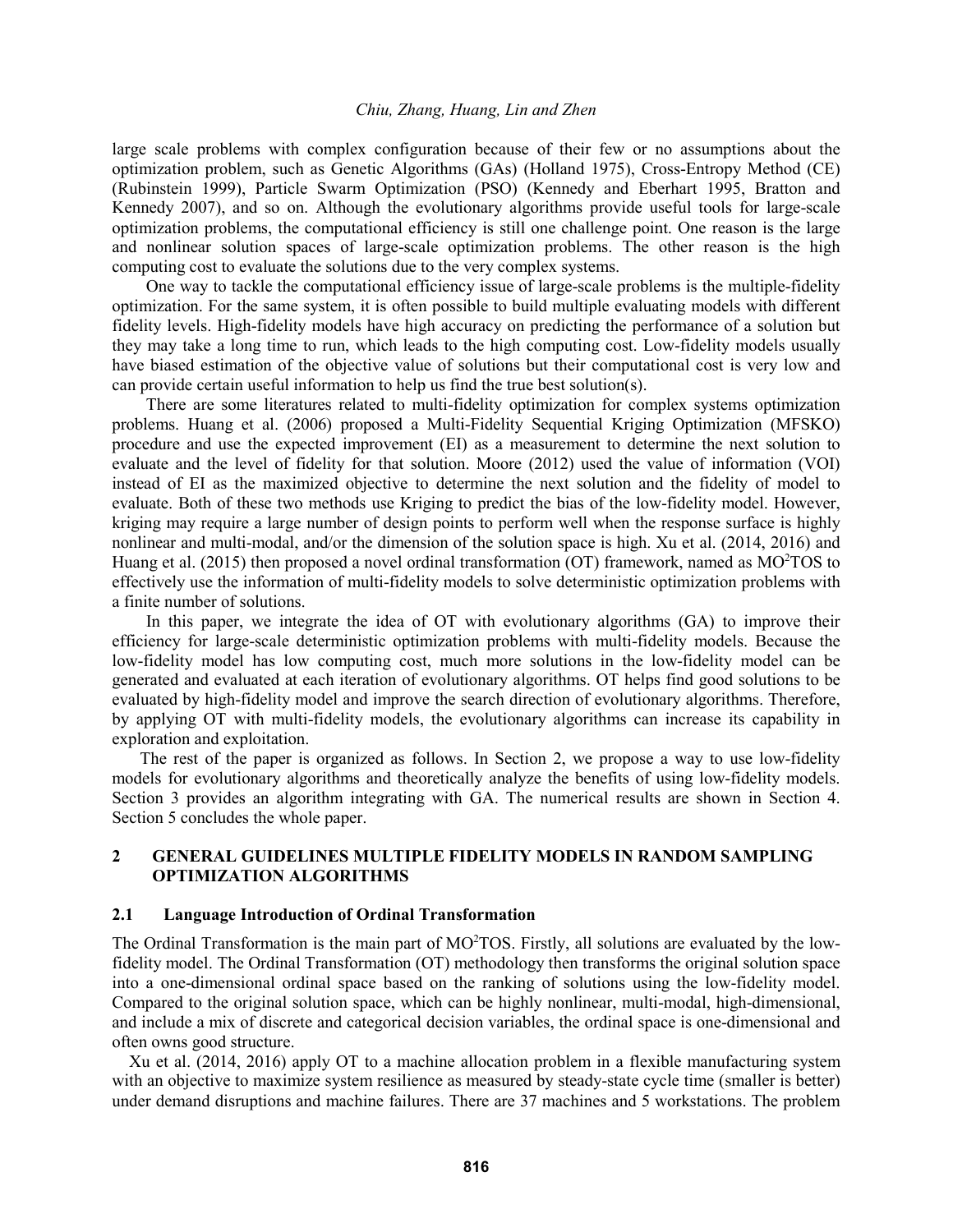is to determine the number of machines allocated to each workstation such that the average cycle time can be minimized. The constraints is the number of machines in each work station must be between 5 and 10. There are total 780 feasible solutions for the optimization problem. Figure 1 shows the performance of each solution evaluated by high-fidelity model. A low-fidelity model for the problem is built by using Jackson network analysis. Figure 2 shows the performance of each solution in low-/high-fidelity models after OT. From Figures 1 and 2, we can see that using low-fidelity model by OT can help to re-organize the structure of high-fidelity model in the original solution space and show a global trend. By this trend, the efficiency of finding good solutions can be significantly improved.



Figure 1: Cycle times in the original decision space.



Figure 2: Cycle times in the transformed decision space.

# **2.2 Theoretical Analysis About The Benefits of Using Low-Fidelity Model**

In this section, we analyze the application of OT in evolutionary algorithms. The following is the list of notations.

*X*: a solution, of dimension *K*;

 $g(X)/f(X)$ : the performance of solution *X* according to the low/high-fidelity deterministic model;

*N<sub>h</sub>*: the total number of solutions evaluated using high-fidelity model at each iteration;

*sNh*: the total number of solutions evaluated using low-fidelity model at each iteration;

For each solution X, we assume that  $g(X)$  and  $f(X)$  follow bi-variate normal distribution as below.

$$
N\left[\begin{bmatrix} \mu_f \\ \mu_g \end{bmatrix}, \begin{bmatrix} \sigma_f^2 & \rho \sigma_f \sigma_g \\ \rho \sigma_f \sigma_g & \sigma_g^2 \end{bmatrix} \right]
$$

Therefore,  $f(X)$  and  $g(X)$  can be expressed as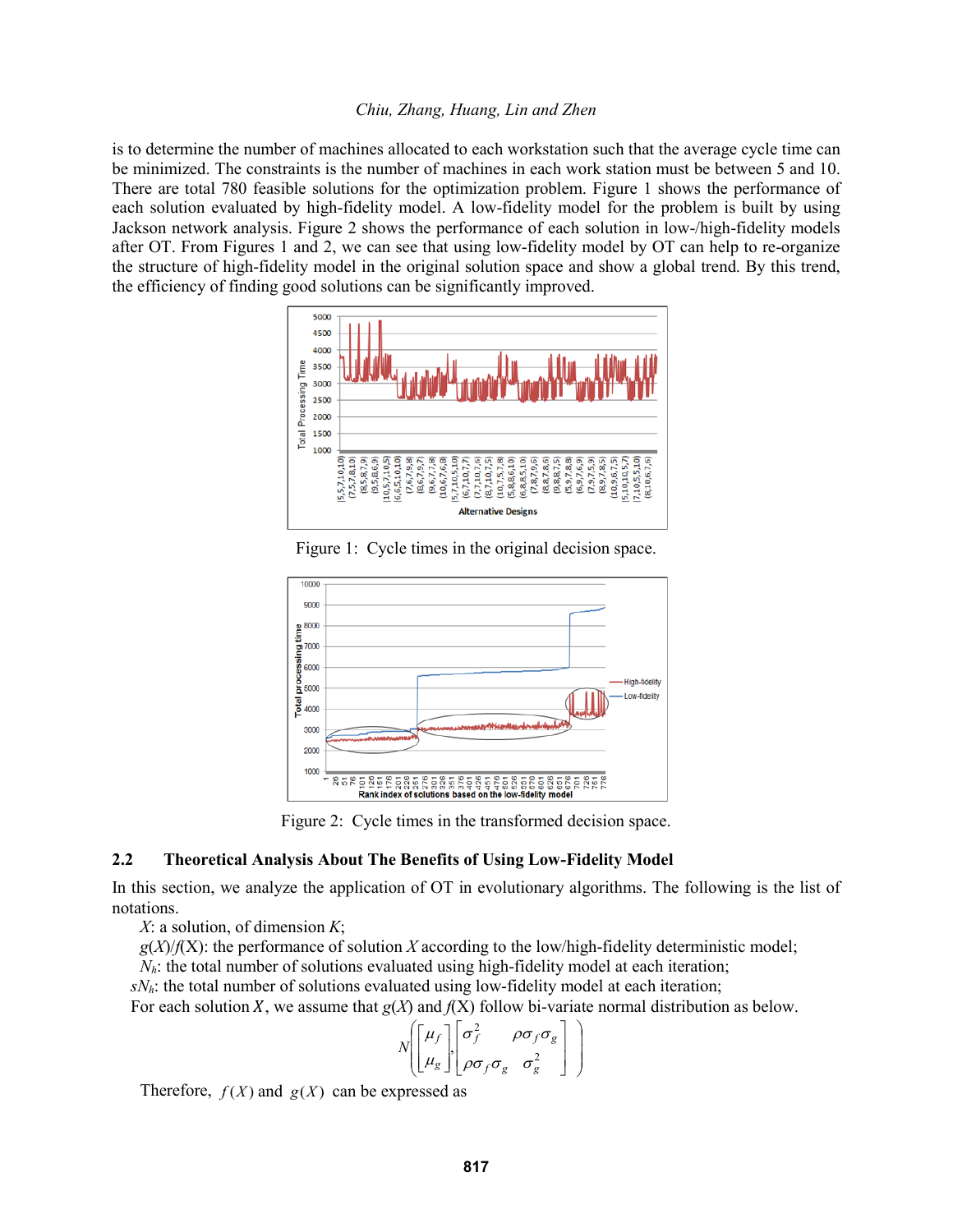$$
f(X) = ag(X) + \delta(X)
$$

in which  $a = \frac{\sigma_f}{\sigma_g}$  and  $\delta(x) = \frac{\mu_f}{\sigma_g} - \frac{\rho \mu_g \sigma_f}{\sigma_g} - \sqrt{1 - \rho^2 Z}$  (Z is a standard normal random variable). In the formula, we also can see that  $\delta(x)$  follows normal distribution and is independent to  $g(X)$ . Hence, the best *N*<sup>h</sup> solutions from the *sN*<sup>h</sup> solutions evaluated by low-fidelity model are selected to run the highfidelity model. Based on the above assumptions and parameter settings, we have the following lemmas.

**Lemma 1.** *If we only use high-fidelity model during the implementation of evolutionary algorithms, the best solution of each iteration has the following expected performance.*

$$
E[f(X_b)] \approx \mu_f + \Phi^{-1} \left(\frac{1}{N_h + 1}\right) \sigma_f
$$

**Lemma 2.** *If we use both low- and high- fidelity models during the implementation of evolutionary algorithms, the best solution of each iteration has the following upper bound of the expected performance.*

$$
E[f(X_{sb})] \le aE[g(X_1)] + E[\delta(X_1)] \approx \mu_f + \Phi^{-1} \left(\frac{1}{sN_h + 1}\right) \rho \sigma_f
$$

Based on Lemma 1 and 2, we can see there always exists a large enough s such that the best solutions found by using two fidelity levels models is better that that found by only using high fidelity model, which theoretically shows the benefits of using low-fidelity models in evolutionary algorithms.

# **3 PROCEDURES TO IMPLEMENT GAOT**

In this section, we proposed an algorithm,  $GA<sub>OT</sub>$ , in a large design space with multiple-fidelity models. In the large design space, even though the low-fidelity model cannot evaluate all solutions. The quality of solutions selected based on low-fidelity model performance will impact searching efficiency in highfidelity model. We thus use GA to explore good low-fidelity solutions to OT stage. GA is a stochastic search algorithm which was proposed by Holland 1975 and it has been successfully applied to a wide variety optimization problems (Lin and Chen 2015). The  $GA<sub>OT</sub>$  implements the GA and the OT alternatively in the total evolution process. The GA works on and updates the population of the lowfidelity model, while the OT is implemented to determine the evaluation of high-fidelity model and feedback evaluated chromosomes to GA for updating the next generation. The schematic structure of the GAOT is depicted in Figure 3.

The main components of  $GA_{\text{OT}}$  are the chromosome encoding, the evaluation of fitness function, rank, selection, crossover and mutation. In the chromosome encoding, we use the binary encoding. The evaluation fitness function of GA is performed using the low-fidelity model. When GA finish evaluating all solutions of the low-fidelity model, these results will input the OT procedure. The first step of OT, ranks chromosome by using low-fidelity performance. We then evaluate high-fidelity model from the transformed space until all computing budget of each generation has been used. Now there are some solutions are evaluated and the other solutions are not evaluated. The selection process in GA determines which of the chromosomes from the current population will crossover to create new chromosomes. Based on the chromosomes that better fitness values have better chances of selection, we first select evaluated solutions of the high-fidelity model according to their rank to the mating pool. This means evaluated solutions have higher priority to be selected in the crossover process. For the rest candidates, we use the non-evaluated solutions based on their rank of low-fidelity to fill the mating pool. The mating pool is performed roulette wheel method, where individuals are given a probability of being selected which is directly proportionate to their rank. The crossover operator in this study is two cut-point exchange from two selected parent chromosomes to produce one child chromosome. In the mutation strategy, two genes are chosen randomly and their bit in the chromosome are inverted. The detailed pseudocode of the GA<sub>OT</sub> is described in Table 1.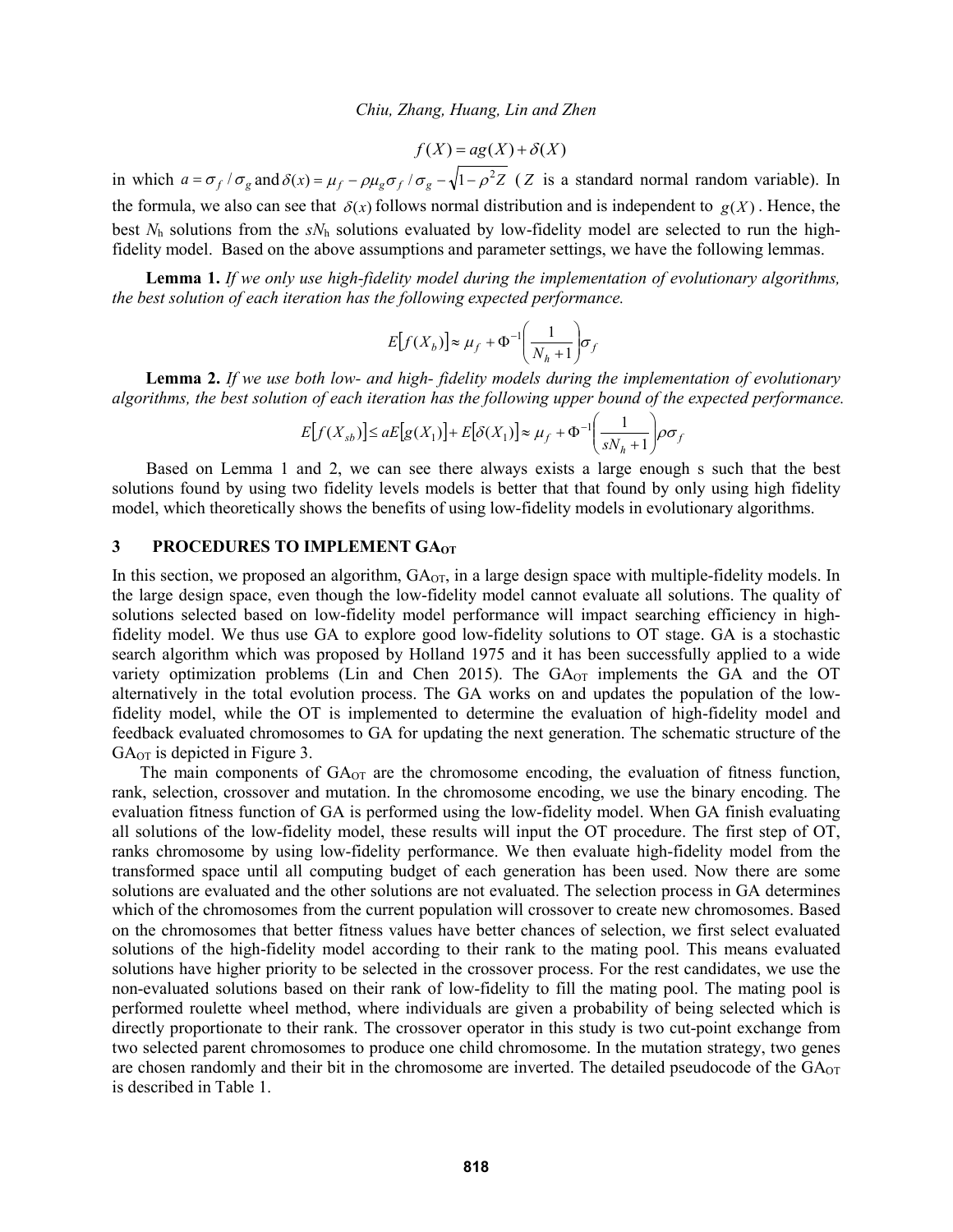

Figure 3: Schematic structure of GAOT.

Table 1: Procedure of GAOT.

| <b>Initialization</b>                            | Set the following parameters:                                                                                                                                                                                                         |  |  |  |  |                                             |
|--------------------------------------------------|---------------------------------------------------------------------------------------------------------------------------------------------------------------------------------------------------------------------------------------|--|--|--|--|---------------------------------------------|
|                                                  | $Gmax$ : maximum generation;                                                                                                                                                                                                          |  |  |  |  |                                             |
|                                                  | $N_h$ : the population size of high-fidelity (computing budget);                                                                                                                                                                      |  |  |  |  |                                             |
|                                                  | $N1$ : the population size of low-fidelity;<br>Cr: crossover rate;<br>Mr: mutation rate.                                                                                                                                              |  |  |  |  |                                             |
|                                                  |                                                                                                                                                                                                                                       |  |  |  |  |                                             |
|                                                  |                                                                                                                                                                                                                                       |  |  |  |  | $N_{L}$ chromosomes are randomly generated. |
| Loop while generation $\leq$ G <sub>max</sub> do |                                                                                                                                                                                                                                       |  |  |  |  |                                             |
| <b>Evaluation</b>                                | All chromosomes are evaluated by using low-fidelity model.                                                                                                                                                                            |  |  |  |  |                                             |
|                                                  | Loop while computing budget $\leq N_h$ do: OT                                                                                                                                                                                         |  |  |  |  |                                             |
|                                                  | Rank N solutions using low-fidelity performance.<br>Perform ordinal transformation using the ranking of all solutions<br>Select solutions from the transformed space as design points and evaluate<br>them with high-fidelity models. |  |  |  |  |                                             |
| <b>End of Loop</b>                               |                                                                                                                                                                                                                                       |  |  |  |  |                                             |
| <b>Updating (GA)</b>                             | For $i=1$ to $N_h$<br>Select evaluated solutions to mating pool according to their rank of<br>high-fidelity model<br>End for                                                                                                          |  |  |  |  |                                             |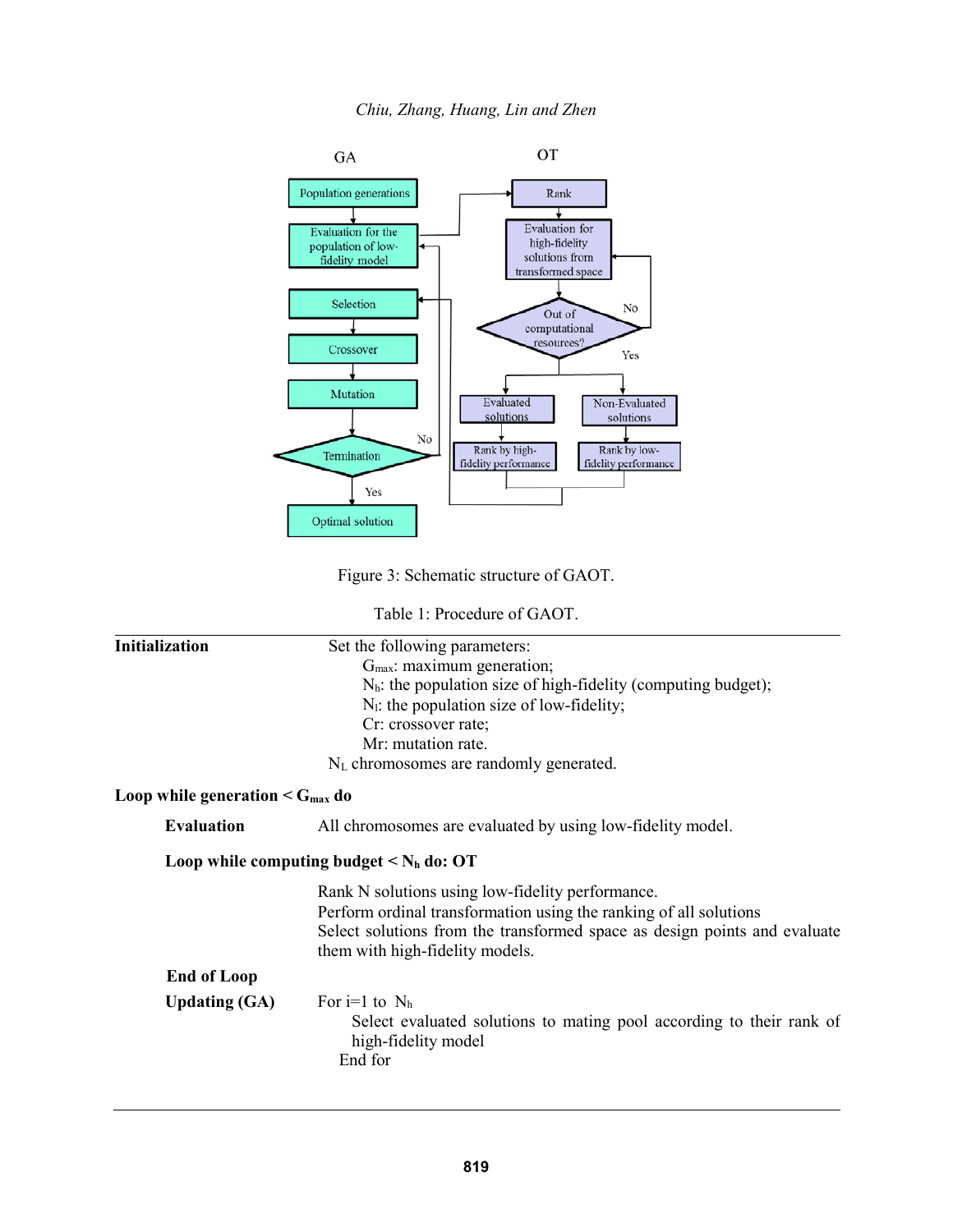For  $i=N_h$  to  $N_l$ Select non-evaluated solutions to mating pool according to their rank of low-fidelity model. End for Perform roulette wheel method in mating pool. For  $i=1$  to  $N_1$  $Rand\leftarrow$ uniform(0,1) If Rand <Cr Then crossover End if Rand $\leftarrow$ uniform $(0,1)$ If Rand<Mr Then mutation End if End for **End of Loop Stopping** The optimal solution and its performance are output.

### **4 NUMERICAL EXPERIMENT**

In this section, we will compare the performance of  $GA<sub>OT</sub>$  with  $GA$  on two test problems which are function optimization and simultaneous scheduling problem.

#### **4.1 Multiple-Fidelity Function Optimization**

The following two functions are used to test GA<sub>OT</sub> and GA. These functions can be controlled as the different correlation between low-fidelity and high-fidelity function through a parameter (Toal 2015). We perform two different correlations of each function. All experiment results are based on 30 IID runs and the average performances are plotted.

(1) Branin function

High-fidelity

$$
f_h = \left(x_2 - \frac{5.1}{4\pi^2}x_1^2 + \frac{5}{\pi}x_1 - 6\right)^2 + 10\left(1 - \frac{1}{8\pi}\right)\cos(x_1)
$$

The minimum value of this function is 0.3979. The feasible range of  $x_1$  is [-5,10] and  $x_2$  is [0,15].

Low-fidelity

$$
f_l = f_h - (A_1 + 0.5) \left( x_2 - \frac{5.1}{4\pi^2} x_1^2 + \frac{5}{\pi} x_1 - 6 \right)^2
$$

where  $A_1$  is a parameter to control the correlation between high-fidelity and low-fidelity. In this function, we set  $A_1=0$  and 0.36 which the correlation is 0.9587 and 0.7126, respectively.

(2) Paciorek function

High-fidelity

$$
f_h = \sin\left(\frac{1}{x_1 x_2}\right)
$$

The minimum value of this function is -1. The feasible range of each dimension is [0.3,1].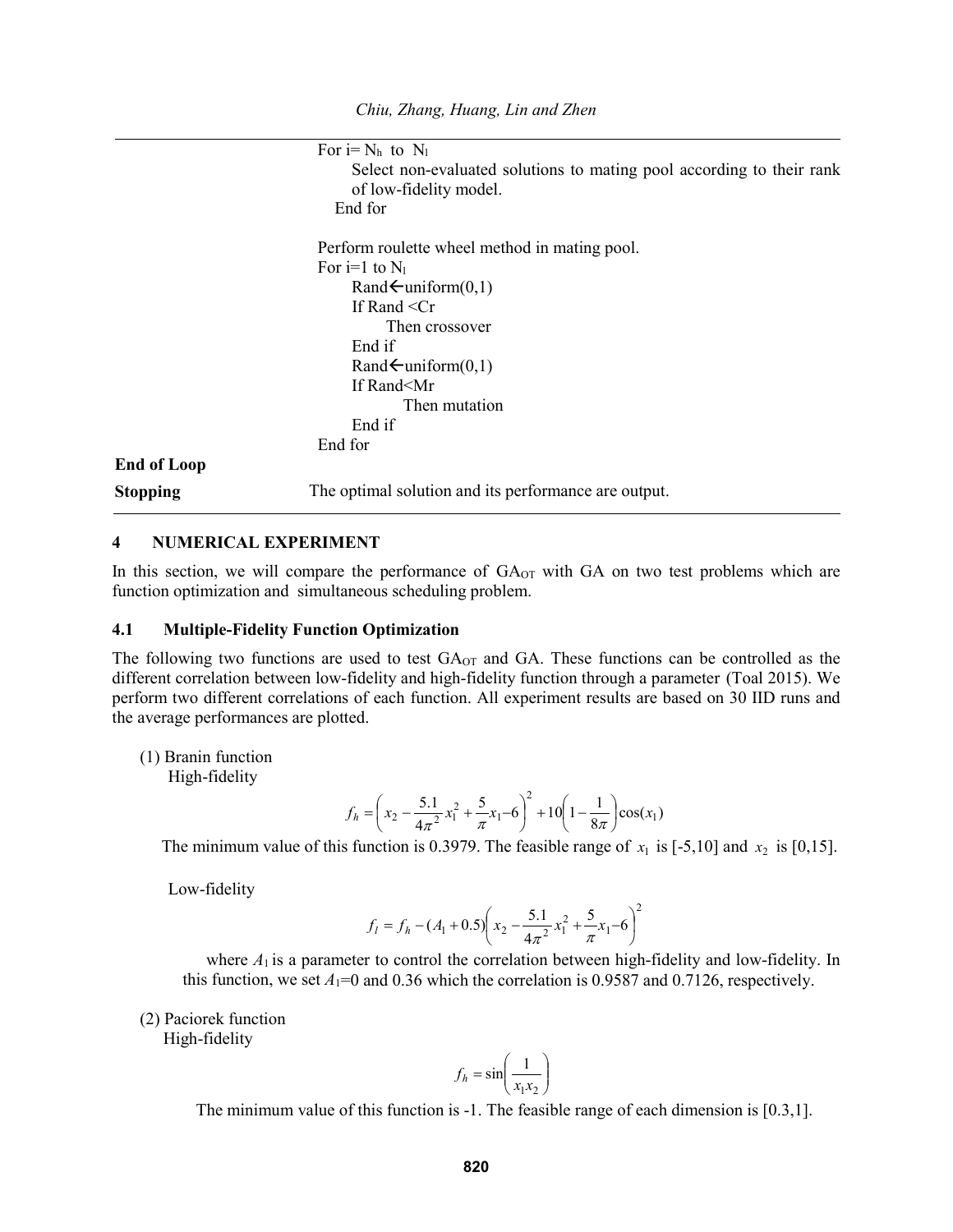Low-fidelity

$$
f_l = f_h - 9A_2^2 \cos\left(\frac{1}{x_1 x_2}\right)
$$

where  $A_2$  is a parameter to control the correlation between high-fidelity and low-fidelity. In this function, we set *A*2=0.1 and 0.35 which the correlation is 0.9974 and 0.7104, respectively.

The population size of high-fidelity for GA and  $GA_{OT}$  are set to 10. In  $GA_{OT}$ , the population size of using low-fidelity is set to 30 and 100. In all following experiments, we collect the best performance, worst performance, average performance and standard deviation of all runs.



Figure 4: Results of GA and GAOT under lower correlation for Branin function.

The performances of GA and  $GA<sub>OT</sub>$  for Branin function with different correlation are shown in Table 2. The results show that  $GA<sub>OT</sub>$  has better performance than GA. Using more population from low-fidelity can help  $GA_{OT}$  to find a better solution. Higher correlation of low-fidelity model can provide more useful information for searching the optimal solution.

|                   |        | $\rho = 0.7126$      |                | $\rho = 0.9587$       |                |
|-------------------|--------|----------------------|----------------|-----------------------|----------------|
|                   | GA(10) | $GA_{\text{OT}}(30)$ | $GA_{OT}(100)$ | GA <sub>OT</sub> (30) | $GA_{OT}(100)$ |
| Best performance  | 0.3987 | 0.3979               | 0 3 9 7 9      | 0 3 9 7 9             | 0 3 9 7 9      |
| Worst performance | 2.3121 | 0.4523               | 0.3979         | 0.4015                | 0.3979         |
| Avg. performance  | 0.5296 | 0.404                | 0.398          | 0.3985                | 0.3979         |
| Std. of all runs  | 0.3534 | 0.0165               | 1.90E-04       | 0.0014                | 1.81E-06       |

Table 2: Experiment result for Branin function with different correlations.

The convergence plots of GA and  $GA_{\text{OT}}$  for Branin function with different correlation are shown in Figures 4 and 5. From these figures, we can see OT into GA can support GA to converge to the optimal solution faster.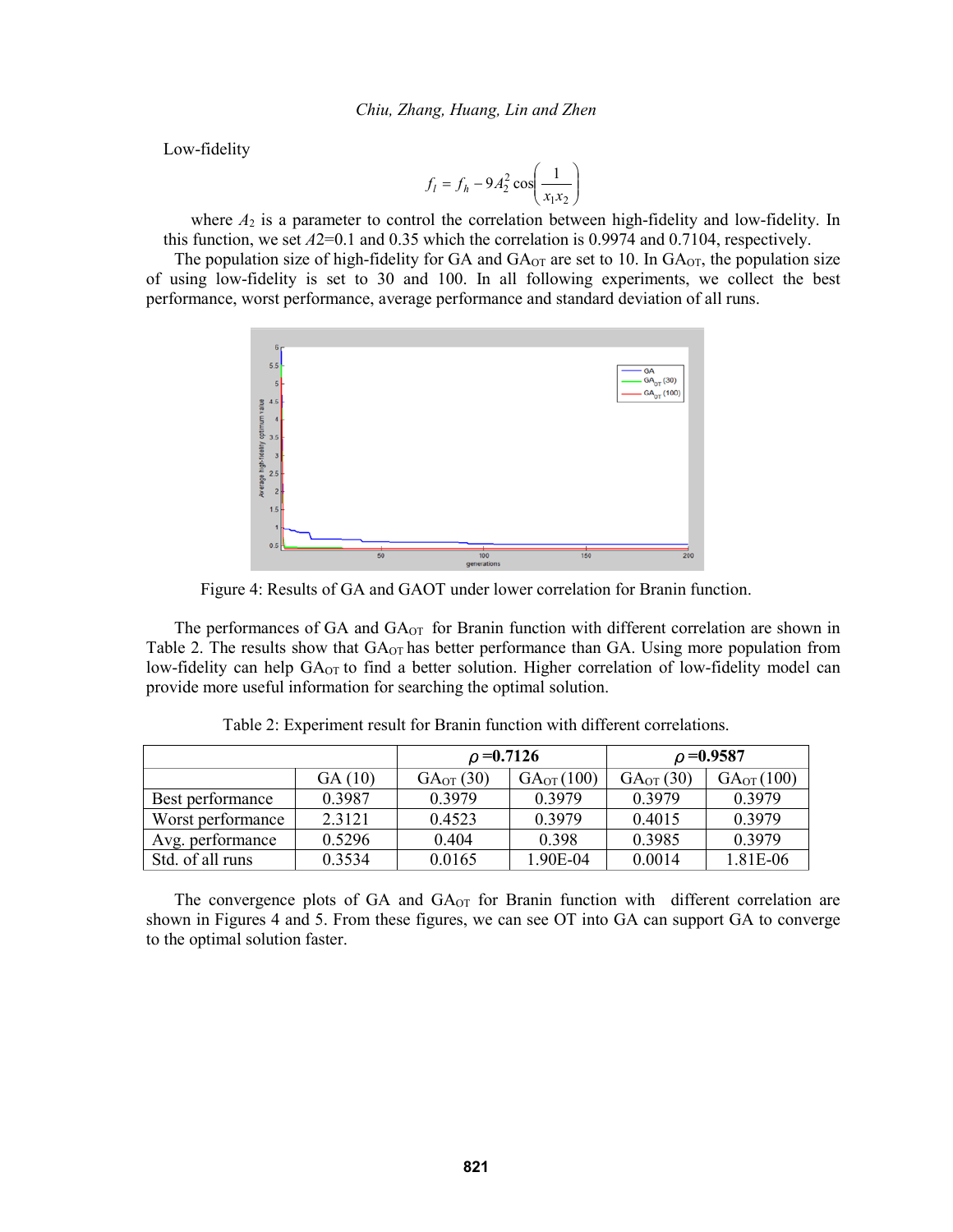*Chiu, Zhang, Huang, Lin and Zhen*



Figure 5: Results of GA and GAOT under higher correlation for Branin function.

Table 3 reports the performances of GA and GA<sub>OT</sub> for Paciorek function with different correlation. From Table 3, we observe GA<sub>OT</sub> still can acquire a better solution than GA. It can be concluded that both of using more low-fidelity solutions and higher correlation of low-fidelity model can enhance the searching efficiency of GA in these experiments.



Figure 6: Results of GA and GAOT under lower correlation for Paciorek function.

|                   |           |               | $\rho = 0.7104$ | $\rho = 0.9974$ |                |
|-------------------|-----------|---------------|-----------------|-----------------|----------------|
|                   | GA (10)   | $GA_{OT}(30)$ | $GA_{OT}(100)$  | $GA_{OT}(30)$   | $GA_{OT}(100)$ |
| Best performance  | ٠         | - 1           | - 1             | -               | ۰              |
| Worst performance | $-0.9537$ | $-0.9755$     | $-0.9953$       | $-0.9941$       | $-0.999$       |
| Avg. performance  | $-0.9934$ | $-0.9975$     | -9998           | $-0.9997$       | -              |
| Std. of all runs  | 0.0144    | 0.006         | 0.00086444      | 0.0011          | 0.000039466    |

Table 3: Experiment result for Paciorek function with different correlation.

The convergence plots of GA and  $GA_{\text{OT}}$  for Paciorek function with different correlation are shown in Figures 6 and 7. GA<sub>OT</sub> is also easier to get away from local optimum in this function. Using low-fidelity model can help GA to explore high-fidelity solutions. The scale of improvement depends on the population size of low-fidelity and the quality of low-fidelity model.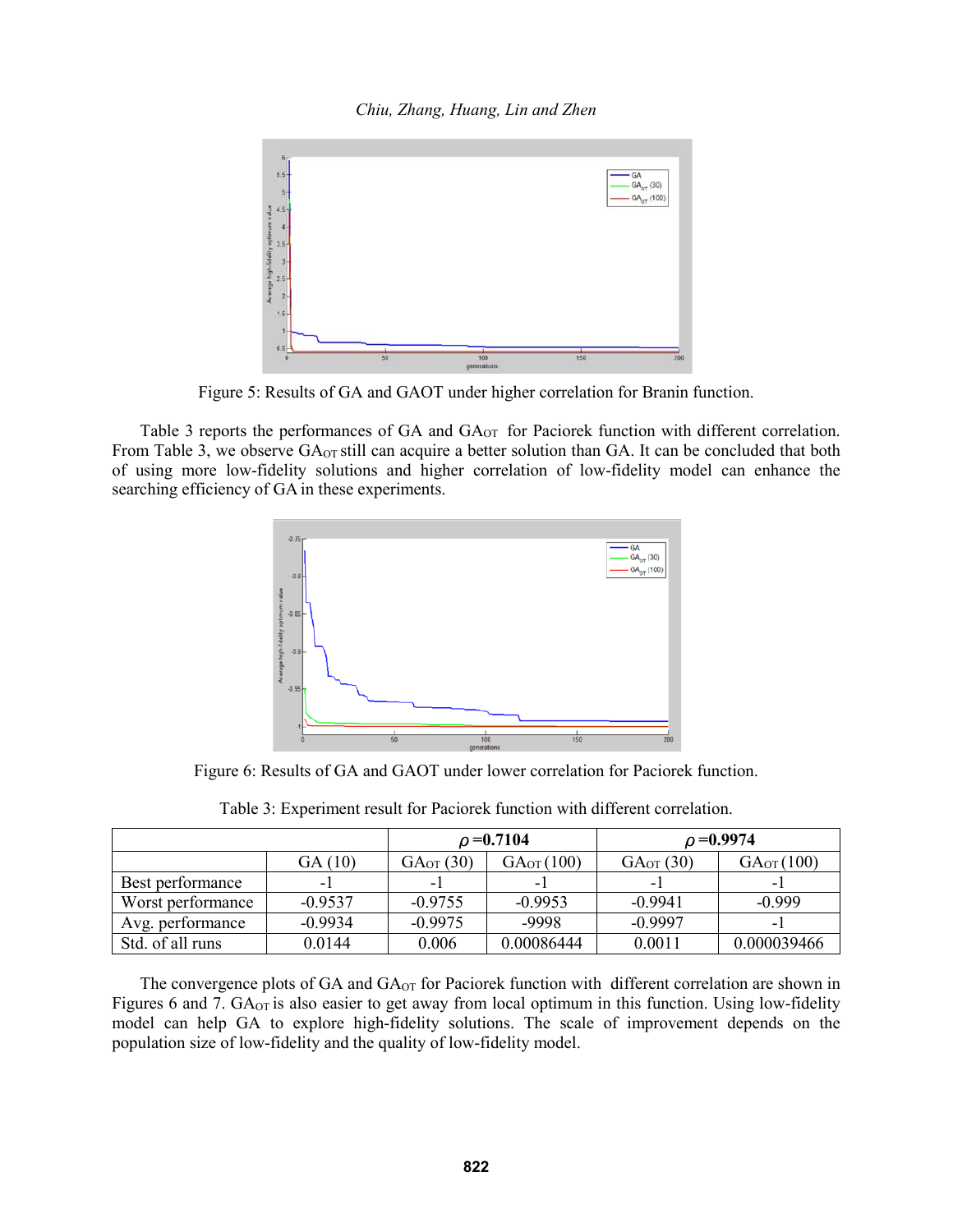*Chiu, Zhang, Huang, Lin and Zhen*



Figure 7: Results of GA and GAOT under higher correlation for Paciorek function.

## **4.2 Simultaneous Scheduling Problem**

We test  $GA_{\text{OT}}$  and  $GA$  on another problem, which is a simultaneous scheduling problem in the flexible manufacturing system (FMS).



Figure 8: An illustration of FMS.

Simultaneous scheduling problem in FMS is to consider both machines and automatic guided vehicles (AGVs) to determine the starting and completion times of each job for given production sequences and the dispatching of transportation vehicles. The objective of this problem is to minimize the makes-pan. The production environment of the FMS consists of a group of computer numerically controlled (CNC) machines, AGVs, and a computer control system; these devices are connected to process different products. An example of an FMS is presented in Figure 8. There is a load/unload (L/U) station, two AGVs, and four workstations, and local buffers of each workstation.

We consider two fidelities in simultaneous scheduling problem which are alternative machine and zone control of preventing vehicles deadlock. Alternative machine means if a job cannot be processed because the original machine is unavailable, an alternative machine can be used to process the job for reducing the waiting time. Zone control is a technique applied to prevent deadlock of vehicles. With zonecontrol the system guide path is broken into discrete regions where vehicle deadlocks are avoided by allowing only a single vehicle into a control zone at any given time These two fidelities will significantly impact system performance and the schedule whether a feasible solution in practice. There are many interactions among jobs sequence, alternative machines, and AGVs behavior. Hence, this problem is high-dimension, large design space, and complexity.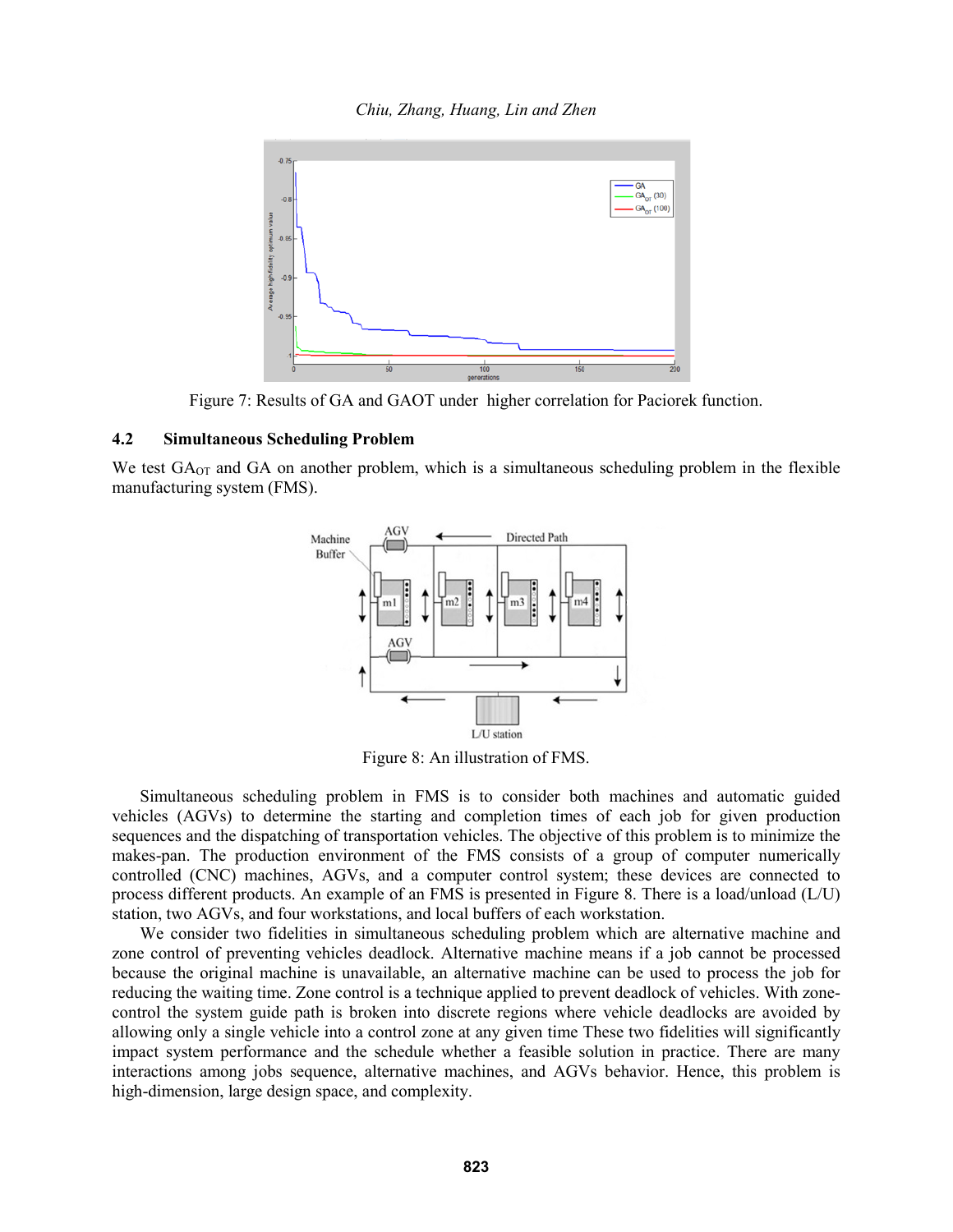In this study, alternative machine in the first fidelity model and the zone control of vehicle transportation in the second fidelity model. The third fidelity model, which is the model with the highest fidelity, considers both alternative machine and zone control of the vehicles routing. The correlation of low-fidelity 1 and 2 is 0.9613 and 0.4358, respectively.

The data set is adapted from a literature (Kumar et al., 2011). There are five jobs, four machines, one load/unload station and two identical AGVs in this problem. The speed of AGVs is one meter per second. This problem is implemented by using discrete-event simulation model. This programming was developed using Siemens plant simulation ™.

The population size of high-fidelity in simultaneous scheduling problem for GA and  $GA<sub>OT</sub>$  are set to 20. In GAOT, the population size of using low-fidelity is set to 50, 100 and 200.



Figure 9: Results of the simultaneous scheduling problem with low-fidelity 1.



Figure 10: Results of the simultaneous scheduling problem with low-fidelity 2.

Figures 9 and 10 plot the performance of the best solution found by  $GA<sub>OT</sub>$  and GA under different low-fidelity models. All results show using low-fidelity can improve the converge speed of GA and the algorithm can find better solutions by GA<sub>OT.</sub> Overall, the results indicate that using more population of the low-fidelity can provide more information to find the better solutions and the higher correlation between high-fidelity and using the low-fidelity can enhance searching efficiency of  $GA_{OT}$ .

These experiments confirm that  $G A_{\text{OT}}$  achieves further improving in performance and searching efficiency by using more low-fidelity solutions and higher correlation of low-fidelity model in large design space with multiple fidelity problem.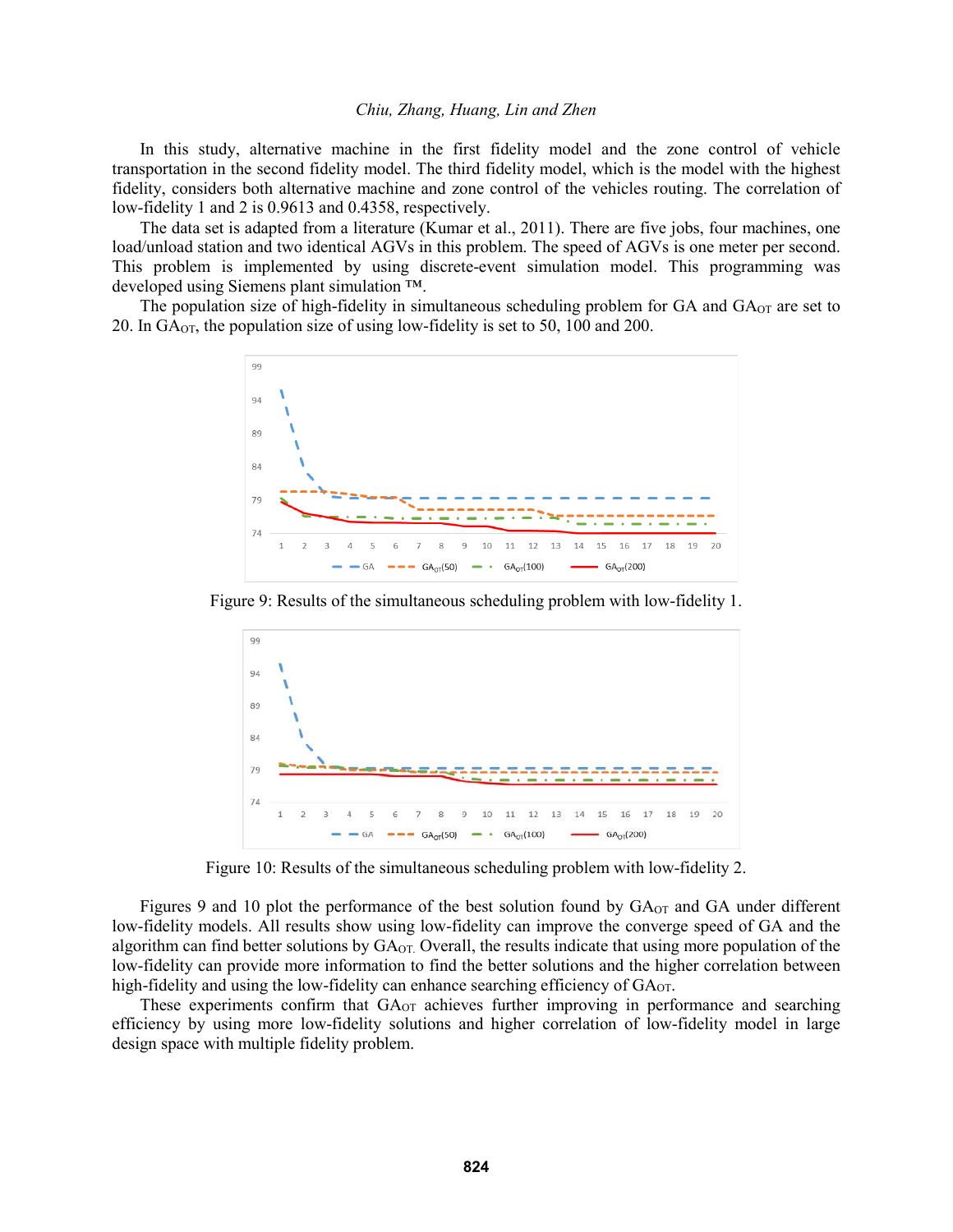# **5 CONCLUSIONS**

In this paper, we propose an approach of using multi-fidelity models to improve the efficiency of evolutionary algorithms for solving large-scale optimization problems. We theoretically prove the improvement on the best solutions found by using models with multiple fidelity levels. An algorithm named as  $GA_{OT}$  is provided as an example of the basic framework of using multi-fidelity models in evolutionary algorithms. GA<sub>OT</sub> is applied in two extent problems which are function optimization problem and the simultaneous scheduling problem in FMS. The numerical result of  $GA<sub>OT</sub>$  shows that using multi-fidelity models obviously improve the efficiency of GA in solving large scale optimization problems.

# **ACKNOWLEDGMENTS**

Chun-Chih Chiu have been supported by the Ministry of Science and Technology (MOST), Taiwan, R.O.C., under MOST 104-2917-I-007-010. This work has been supported in part by National Science Foundation under Awards ECCS-1462409, CMMI-1462787 and CMMI-1233376.

# **REFERENCES**

- Bratton, D., and J. Kennedy. 2007. "Defining a Standard for Particle Swarm Optimization." *Proceedings of the 2007 IEEE Swarm Intelligence Symposium*. 120-127. IEEE Press.
- Holland, J. H. 1975. *Adaptation in Natural and Artificial Systems*. The University of Michigan Press, Ann Arbor, MI.
- Huang, D., T. T. Allen, W. I. Notz, and R. A. Miller. 2006. "Sequential Kriging Optimization Using Multiple-Fidelity Evaluations." *Structural and Multidisciplinary Optimization* 32:369-382.
- Huang, E., J. Xu, S. Zhang, and C. H. Chen. 2015. "Multi-Fidelity Model Integration for Engineering Design." *Proceedings of 2015 Conference on Systems Engineering Research*. 336-344.
- Kennedy, J., and R. C. Eberhart. 1995. "Particle Swarm Optimization." P*roceedings of IEEE International Conference*. 1942-1948. IEEE Press.
- Kumar, M. S., R. Janardhana, and C.S.P. Rao. 2011. "Simultaneous Scheduling of Machines and Vehicles in An FMS Environment with Alternative Routing." *The International Journal of Advanced Manufacturing Technology* 53(1-4): 339-351.
- Lin, J. T., and C. M. Chen. 2015. "Simulation Optimization Approach for Hybrid Flow Shop Scheduling Problem in Semiconductor Back-End Manufacturing." *Simulation Modelling Practice and Theory* 51: 100-114.
- Moore, R. A. 2012. *Value-Based Global Optimization*. Ph.D. dissertation, Dept. Mechanical Engineering, Georgia Institute of Technology, Atlanta, GA.
- Rubinstein, R. Y. 1999. "The Cross-Entropy Method for Combinatorial and Continuous Optimization Method." *Methodology And Computing In Applied Probability* 2: 127–190.
- Toal, D. J. J., 2015. "Some Considerations Regarding the Use of Multi-Fidelity Kriging in the Construction of Surrogate Models." *Structural and Multidisciplinary Optimization* 51:1223–1245*.*
- Xu, J., S. Zhang, E. Huang, C. H. Chen, L. H. Lee, and N. Celik. 2014. "Efficient Multi-Fidelity Simulation Optimization." *Proceedings of the 2014 Winter Simulation Conference*, edited by A. Tolk, S. Y. Diallo, I. O. Ryzhov, L. Yilmaz, S. Buckley, and J. A. Miller, 3940–3951. Piscataway, New Jersey: Institute of Electrical and Electronics Engineers, Inc.
- Xu, J., S. Zhang, E. Huang, C. H. Chen, L. H. Lee, and N. Celik. 2016 "MO2TOS: Multi-Fidelity Optimization via Ordinal Transformation and Optimal Sampling." *Asia-Pacific Journal of Operational Research* 33(03).